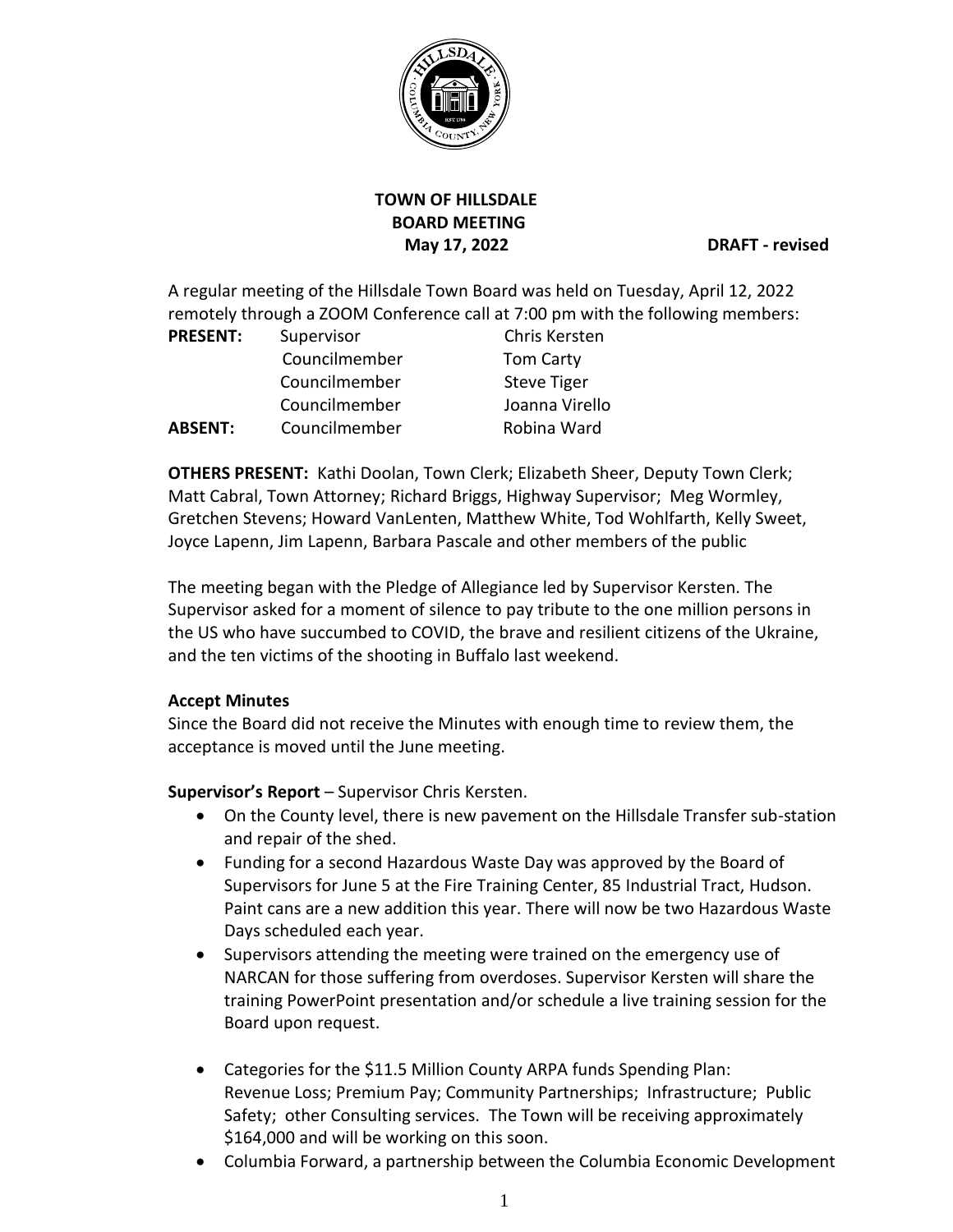Corporation (CEDC) and the Chamber of Commerce is a County-wide initiative to continue helping businesses recover from the negative impacts of COVID-19 and support business expansion and job growth. The program will make businesses aware of the many existing support programs.

- The Town's Annual Update Document (AUD) filed for 2021 shows a General Fund unassigned Fund balance of \$1,194,479 as of December 30. This is an increase of approximately \$211,303.00 over 2020, mostly due from sales tax and mortgage tax receipts. The unassigned Fund balance allows the Town to consider funding for priority projects consistent with the new Fund Balance policy adopted by the Board last December.
- The Highway Fund has an unappropriated fund balance of \$841,896, an increase of \$145,506 over 2020 which is the result of careful budgeting and spending throughout the fiscal year.
- Tri-Town Housing Task Force meeting May 9 was joined by Gunnar Wordon, Deputy Chief of Staff to Assemblywoman Didi Barrett. He advised the group that New York state is budgeting \$25 Billion to help address the urgent issue of affordable housing. On May 10, Supervisor Kersten met with Assemblywoman Barrett and briefed her on the Town's priorities. The Supervisor stated he believes Hillsdale will soon fall into Barrett's 106<sup>th</sup> Assembly District.
- The Supervisor will participate in this year's Memorial Day parade and invited the Board to ride in a car with him.

## **Highway Superintendent –** Richard Briggs.

The Crew started working on the Texas Hill project. Completed 90% of the grading and calcium Town roads and patched potholes. Cemetery mowing completed. Hauling and spreading gravel before the weekend. Clean-Up day was lost in communication. He requested the Board promote it more in the future.

Superintendent Briggs stated that he distributed the amended 284 Budget Agreement with the State.

## **Resolution. Adopt the amended 284 Budget from the State.**

On a motion by Councilmember Steve Tiger and seconded by Councilmember Joanna Virello to adopt the amended 284.

## **Adopted Vote**

 $Ayes - 5$ 

 $Nays - 0$ 

## **Resolved to adopt the amended 284 Budget from the State.**

Highway Superintendent Briggs added his Budget concerns. Costs are increasing. Blacktop is up \$18.00 a ton and there are delays in shipments. Briggs is requesting some of the additional funding the Town is receiving be used for Highway projects. He added the Memorial Day parade will begin in Town and end at the Firehouse.

**Town Clerk** – Kathi Doolan. The office has masks and COVID Test Kits available to the Public. Shredding bins will be in Town Hall June 6 – 24. Applications for Summer Camp are still available. The deadline has been extended. Marriage license requests are on the increase.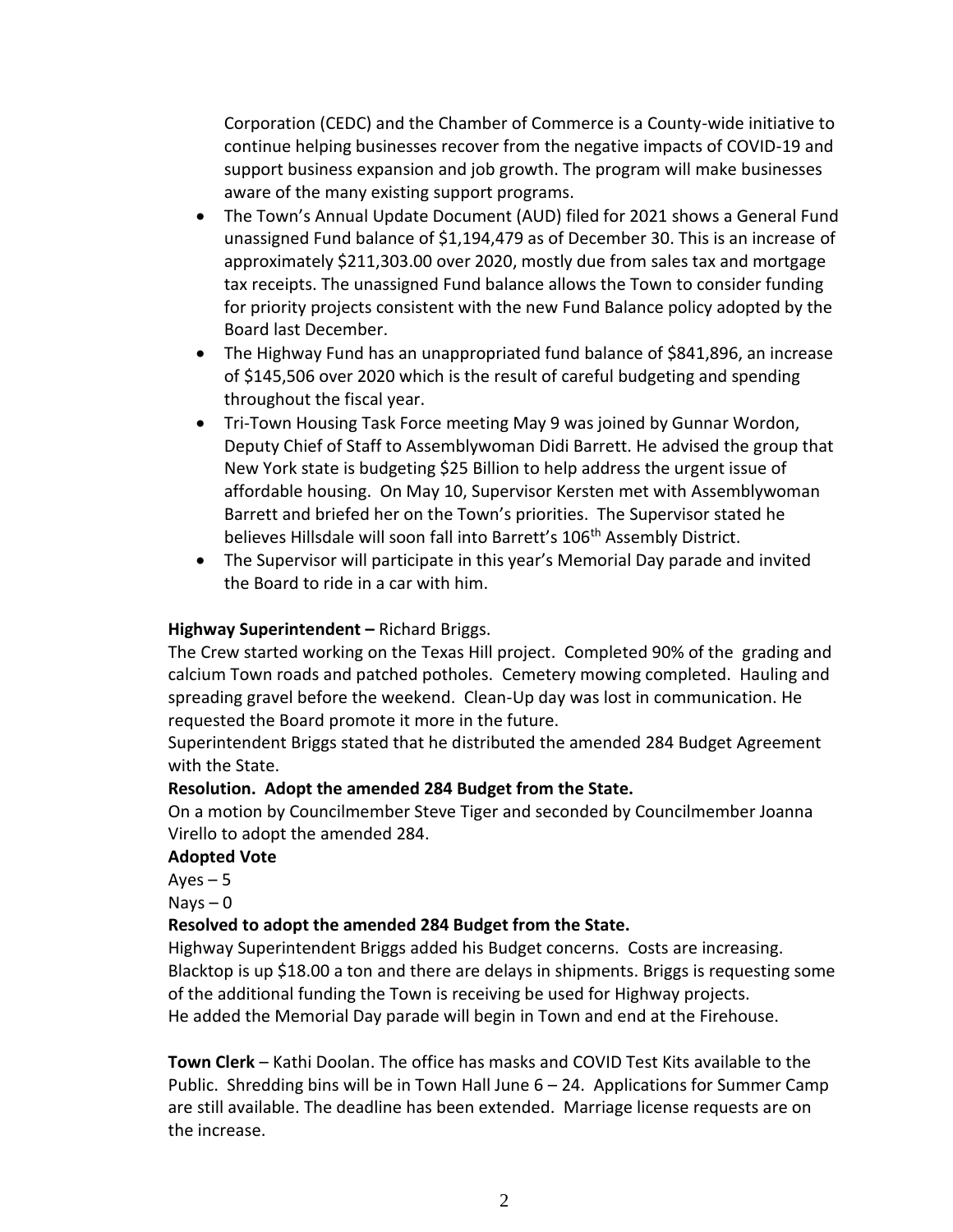**Fire District** – Joe Hanselman, Jr. Not in attendance.

**Tax Collector** – Joe Hanselman, Jr. Not in attendance.

**Public Comments –** Meg Wormley asked the Board to consider the liabilities of changing the leash law in the Park. How much liability is there for the Town if dogs are not on a leash and attack another dog or a person? The Supervisor stated that Councilmember Joanna Virello will be discussing the issue.

### **Sewer District –** Supervisor Kersten.

The Sewer system ran about 12,000 gallons per day in April versus the usual 10,000. This was contributed to by excessive rains.

Sewer task force meeting May 24 at 5:00 pm at Town Hall.

The Board is moving forward with a more intensive review of expenses between 2014 and 2020. CPA Bob Patterson has submitted a Letter of Engagement to conduct a review starting in June and concluding in September. The letter was distributed to the Board and posted online for the public. Two documents were included, one for 2014 – 2020; the other January 2018 to 2020. It was decided to review the years 2014 - 2020. The charge between \$12,000 and \$14,000. The Town will absorb the cost rather than adding to the debt.

**Resolution. Retain the services of Bob Patterson to conduct a Sewer district income review.**

On a motion by Robina Ward and seconded by Joanna Virello to retain the services of Bob to conduct a Sewer district income and expense review from 2014 - 2020 with the understanding Town records are available.

## **Adopted Vote**

 $Ayes - 5$ 

Nays  $-0$ 

**Resolved to retain the services of Bob Patterson to conduct a Sewer district income review.**

#### **Town Board Reports**

**Human Resources** - Steve Tiger. The Employee Handbook is in. There are two available in Town Hall and one for the Highway Department.

**Infrastructure** – Robina Ward. Rethinking the Mold Mitigation project because there is no mold in the building and because of costs.

The Chiller in Town Hall quit last week. Bradway will install June 8 and June 9. Engineering update. Researched a company called Bidnet recommended by Tim Moot which is a website for municipalities to accept bids. There is no cost to join and the Town can post every RFP. The opening for the Engineer will be posted in the Register Star and Times Union.

**Parks.** Joanna Virello. Applications for the Summer Youth program are coming in. The Garden beds are prepared for the Youth program which ties in to the community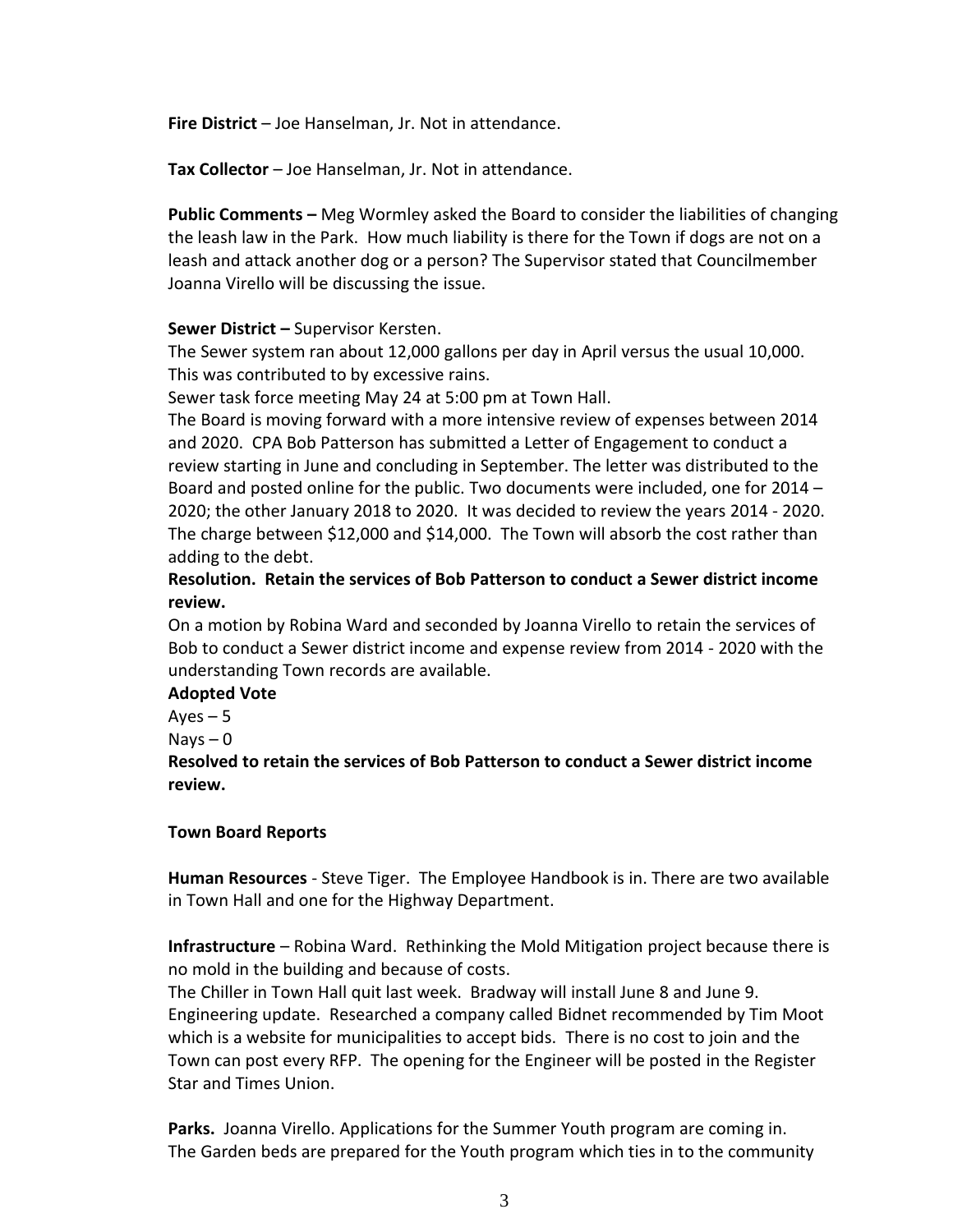garden. Four Volunteer gardeners. Vegetables to be donated to Food Pantry. **New Dog Plan**. Calls come in every week about problems with dogs off leash. She stated she would like to put in an open, controlled fenced-in program. Most people let their dogs off leash in the park. It can be a liability for the Town and the State. There needs to be better signage. The Town has a leash law. It needs to be enforced. Will propose new language for signs.

Joanna reported she has shared the Farmer's Market agreement with the State. There is one change in the wording of liability, from the Town of Hillsdale to the people of New York State. The contract is ready.

### **Committee reports.**

**CAC.** Gretchen Stevens. The Board was sent a proposal for a Local Law adopting the NRI booklet as an official Town document. Adopting the NRI would mean that the Town agencies reviewing anything that affect land and water would need to consider information in the NRI.

The documents describe resources and legislation on how the Town can protect natural resources. In Columbia County Ancram and New Lebanon have adopted NRIs. Supervisor Kersten suggested Matt Cabral, the Town attorney review and adjust the language according to Code 360 requirements. and come back to the Board for review.

**Economic Development**. Tom Carty. IGA Mural project. Tom stated the committee would like to have the IGA Mural project appear on the HECDC fund-raising page. He introduced Matt White to speak about the plan for the project. Matt replied that this project has been on wish list of the Economic Development committee for two years. The goal is a way-finding map for visitors and residents placed on the angled corner of the IGA. Chuck and Laurie Weldon, owners of the IGA, have donated the wall. The budget for materials, design and painting, \$5,000. The committee has a pledge of \$2500. They request approval to start fund-raising. The artist is Jane Buck. The mural will be 10 ft x 12 feet.

## **Resolution. IGA Mural Project Approval**

On a motion by Tom Carty and seconded by Robina Ward to approved the IGA Mural project raise funds through the HECDC and promote the project on the HECDC fundraising page.

#### **Adopted Vote**

 $A$ **yes**  $-5$ 

**Nays – 0**

**Resolved to approve the IGA Mural project to appear on the HECDC fund-raising page.**

## **Town Entrance Sign. Tod Wohlfarth.**

Tod reported that the committee has been looking for a site to place a Town entrance sign on Route 23 for drivers coming from East to West. They contacted Ian Williams, who owns the former grocery store on Route 23 and Collins Street who agreed to let them use the side of the building. Since it is a historic building from the 1820's, a vintage billboard has been created. The cost is \$651.00 plus tax. The committee has \$750 in their budget.

**Motion**. **Approve project for a Vintage billboard.**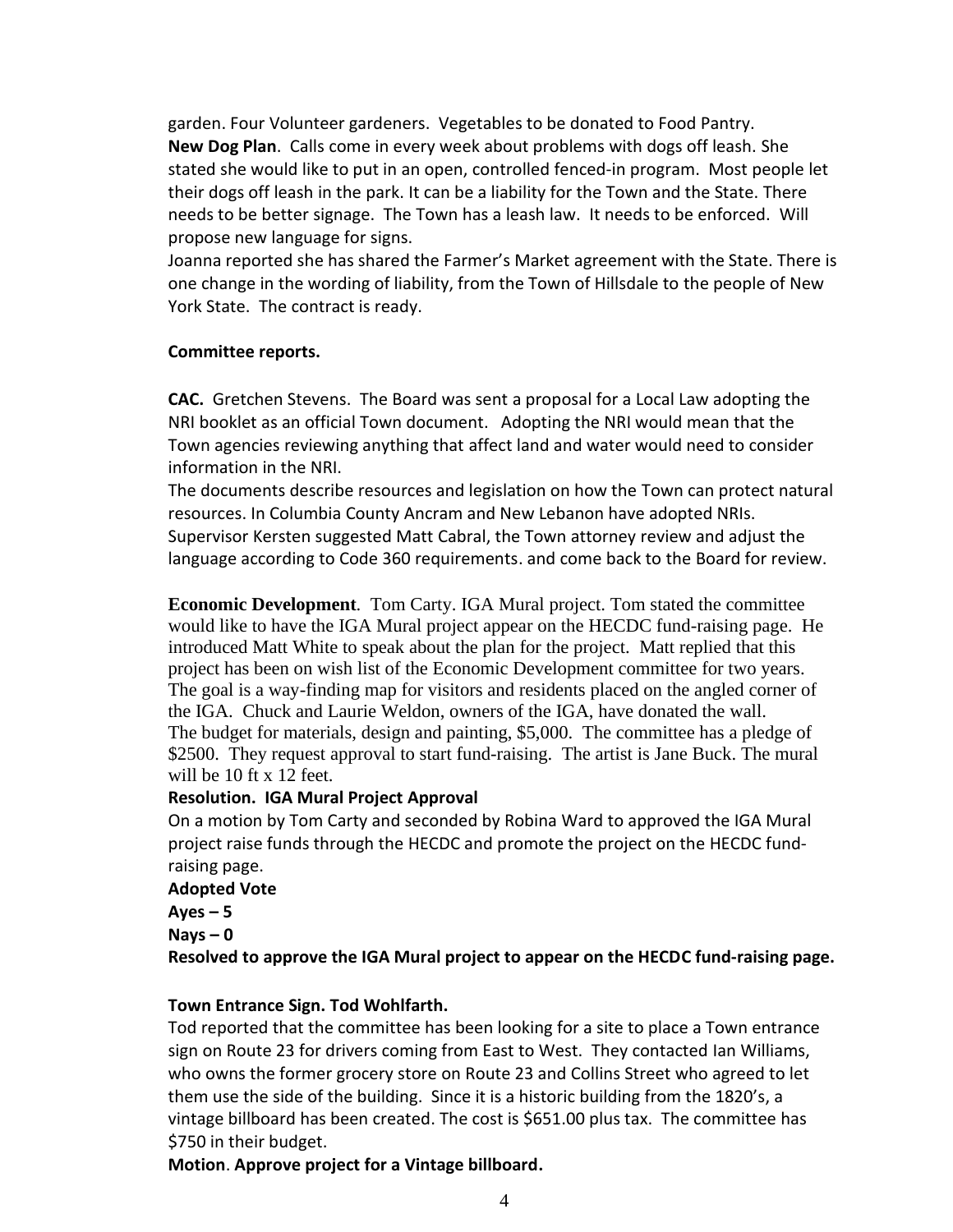On a motion by Robina Ward and seconded by Tom Carty to approve the project for a Vintage billboard. Motion Vote Aves  $-5$ Nays - 0 **Motion Carried.**

#### **Creation of Event Coordinator for all Town Committees.**

Recommended by Tom Carty and Robina Ward to help committee when putting on events and reporting earnings and expenses.

Establish each Town Committee have their own event coordinator who would not be the Chair. The Event Coordinator would manage all money for event and work with all the people working on the event. The Goal - raise and report money, review and deposit expense money. This is a non-paying position,

**Resolution. Create the position of Event Coordinator for all Town Committees.** On a motion by Tom Carty and seconded by Joanna Virello to adopt this position as part of the committee structure.

### **Adopted Vote**

Aves  $-5$ 

 $Nays - 0$ 

**Resolved to create the position of Event Coordinator for all Town Committees.**

**Events**. Robina Ward. Two applications for events.

Flea Market, July 2; Rain date, July 3. Revenues, \$1,160.00; expenses \$560.00 with a projected income \$600. Includes charging for vendor and registration fees and water and fees for a small tent.

#### **Resolution. Approve Flea Market Event.**

On a motion by Tom Carty, seconded by Steve Tiger to approve the Flea Market event. **Adopted Vote**

Ayes  $-5$ 

 $N$ ays  $-0$ 

**Resolved to approve the Flea Market event.**

Car Show. This is a repeat of last year's event and organized by Gaye Hoffman. It is separate from the Hamlet Committee. Projected income, \$4,450.00. Expenses, \$1,400.00. Anticipating profit of \$3,000.

#### **Resolution. Approve Car Show Event.**

On a motion by Robina Ward and seconded by Joanna Virello to approve the Car Show event on September 18, 2022.

#### **Adopted Vote**

Ayes  $-5$  $Nays - 0$ **Resolved to approve the Car Show event on September 18, 2022.**

**Hamlet Committee**. Tom Carty. The committee is asking for approval of revised copy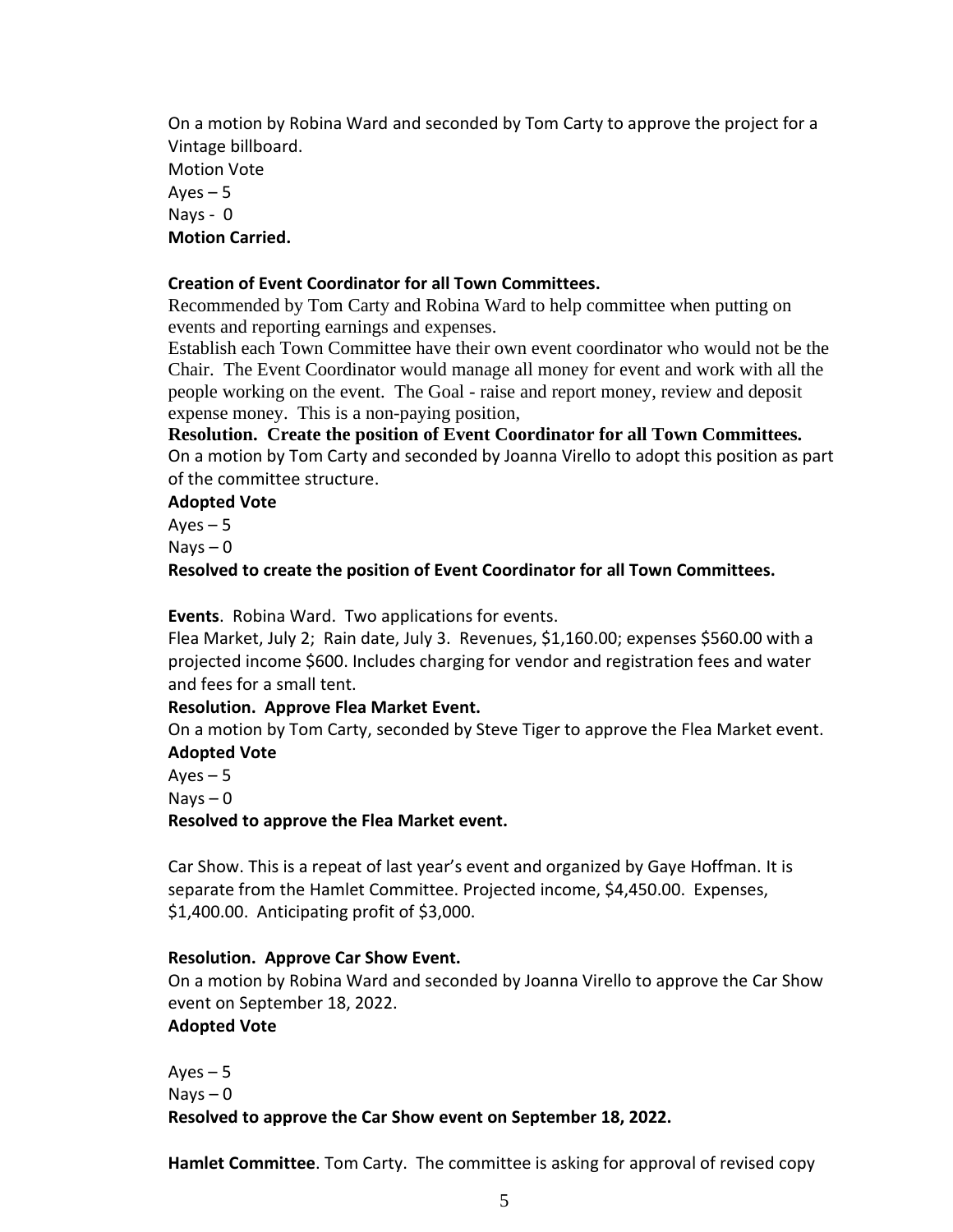for the Hamlet Park website which has been distributed to the Board. **Motion. Approve revised copy for the Hamlet Park on the website.** On a motion by Tom Carty and seconded by Robina Ward to adopt the revised copy for the Hamlet Park. **Motion Vote:**  $Ayes - 5$  $N$ ays  $-0$ **Motion Carried**

**Public Comments.** Kelly Sweet has questions about the Sewer debt following last week's meeting. She asked why the Town was charging interest to pay back the loan. The Supervisor stated the interest is necessary with a loan. Councilmember Ward stated the Town is still reviewing this.

The Supervisor stated the Sewer meeting scheduled for community on May 24 is cancelled as the Board is still looking at the facts. It will be rescheduled in August or September.

Tod Wohlfarth commented on wanting to help with the new dog plan for the Park.

Mike Dvorak offered to help clean some of the Historic signs with increasing mold. He commented there was an accident on Route 7 and 23 this morning. That is in the town of Copake and the Supervisor suggested talking with Jean Mettler, Copake's Supervisor.

Joyce Lapenn reported the Safe at Home committee is resuming Coffee Hours to be held at the Hillsdale House the last Tuesday of the month. There will be speakers at each event.

Phyllis Granat asked about the Event Coordinator position.

#### **Continuing/New Business**

**Bookkeeping Services**. The Supervisor stated he has a proposal from Bob Patterson, the Town's CPA, for additional Bookkeeping Services. The Board wanted to conduct a search. Two candidates presented themselves. One did not meet the criteria; the other decided not to pursue. There are no additional candidates.

Bob Patterson renegotiated his earlier letter of proposal reducing the fee from \$1,000.00 a month to \$800.00 a month.

**Resolution. Hire Bob Patterson to perform bookkeeping services between June 1 and December 31.**

On a motion by Tom Carty and seconded by Steve Tiger to hire Bob Patterson to perform Bookkeeping services between June 1 and December 31 with payment from the unallocated fund balance.

It is the intent to continue the search.

## **Adopted Vote**

Ayes  $-5$  $Nays - 0$ 

6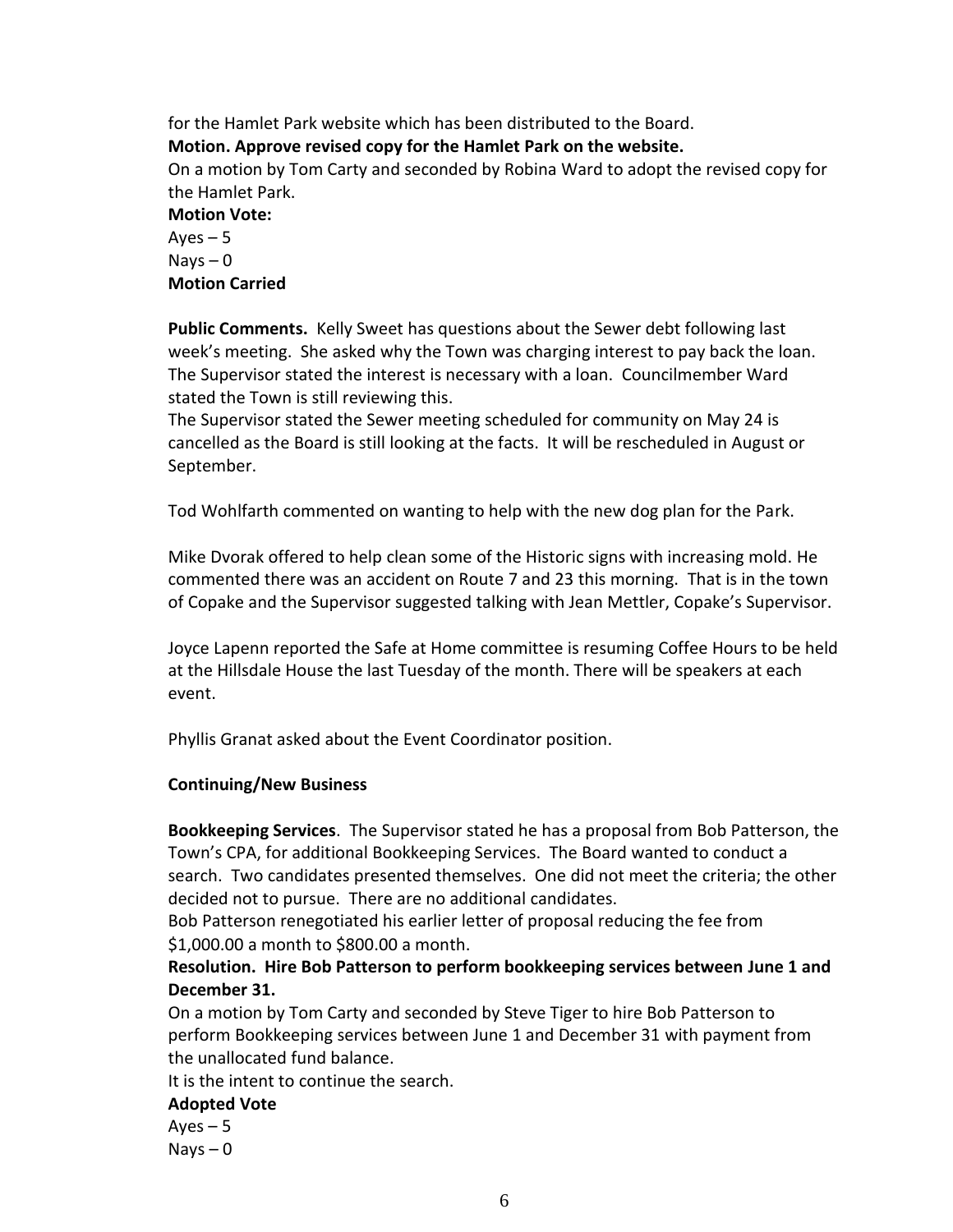#### **Resolved to hire Bob Patterson to perform Bookkeeping services**.

Discussion.

**Solar Panels.** Tom Carty reported the Town Attorney said the funds to pay for them cannot come out of ARPA funds. Discussion. The Supervisor said the County is installing Solar panels using ARPA funds. During the last meeting, the Attorney had said he was attending a seminar on the use of ARPA funds. Tom will go back and ask him again. **Resolution. Approve \$28,666.99 payment of the Solar Panels from the Town's General Fund if it cannot be reimbursed through the ARPA funds.**

On a motion by Tom Carty and seconded by Robina Ward to approve payment of the Solar Panels from the General Fund if it cannot be reimbursed through ARPA Funds. **Adopted Vote**

Ayes  $-5$ Nays  $-4$ **Resolved to approve payment of the Solar Panels.**

#### **Resolution. Approve payment to NYSEG.**

On a motion by Robina Ward and seconded by Joanna Virello to approve paying \$3,731.00 from the unappropriated fund balance to NYSEG for the new street lights. **Adopted Vote**

 $Ayes - 5$ 

 $N$ ays  $-0$ 

**Resolved to pay \$3,731.00 from the unappropriated fund balance to NYSEG for new street lights.**

**Kidsdale.** Joanna Virello. The Easter Egg hunt had a strong turn-out. She is planning a concert for children and would like the Economic Development Committee to work on it. The date is July 17. She asked Robina to secure the date and Joanna will secure the bands.

#### **Resolution. Pay Bills, Abstract #5**

On a motion by Steve Tiger and seconded by Tom Carty to pay the bills subject to approval with adjustments for the Bookkeeper to 1320.4.

| General  | \$16,447.38 (adjusted) |  |
|----------|------------------------|--|
| Highway  | 86,646.66              |  |
| Parks    |                        |  |
| 775.43   |                        |  |
| Sewer    | 1,230.72               |  |
| Lighting | 4,386.56               |  |
| Capital  | None                   |  |

## **Adopted Vote**:

 $Ayes - 5$  $N$ ays  $-0$ **Resolved to pay the bills as presented subject to adjustments.**